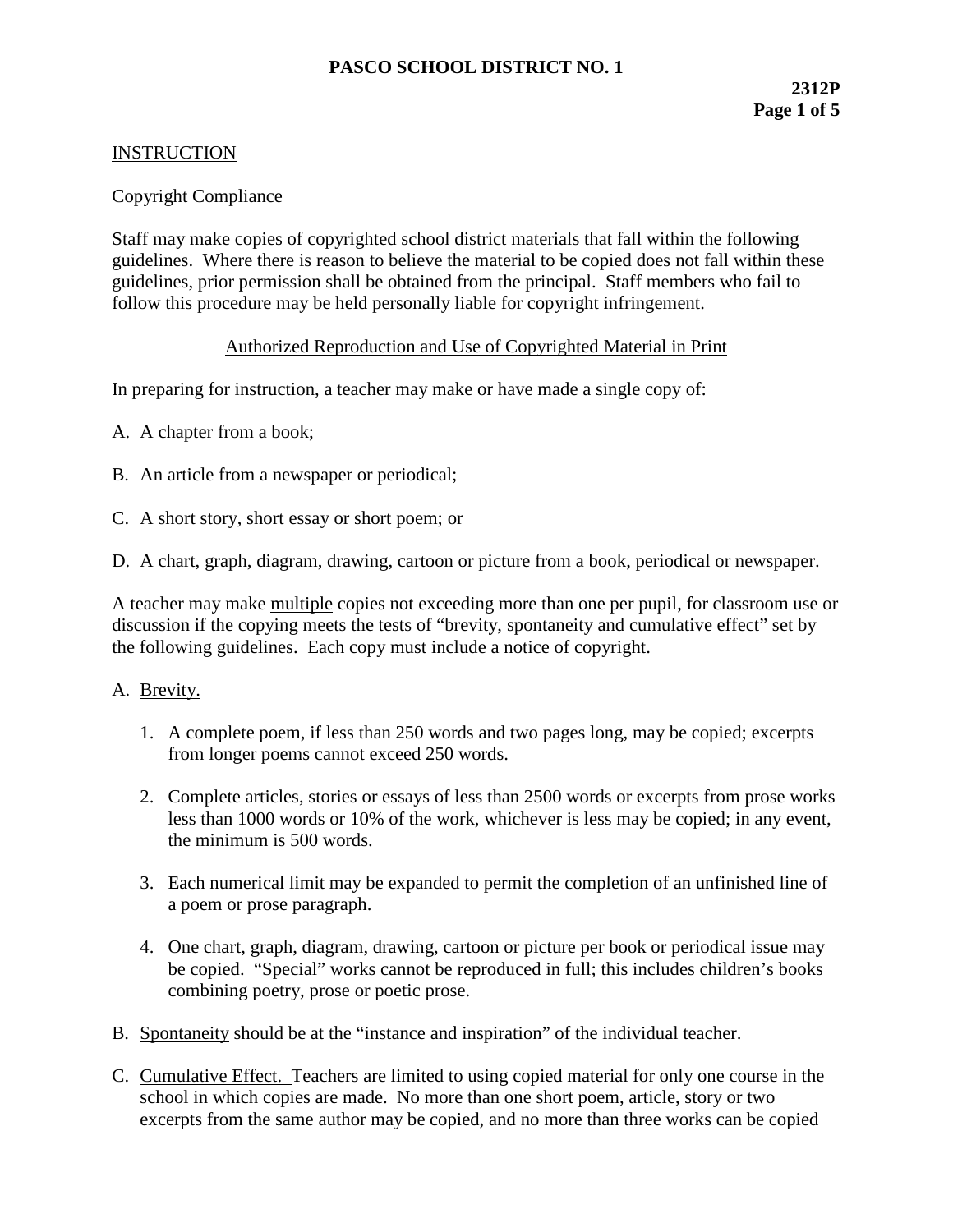from a collective work or periodical column during one class term. Teachers are limited to nine instances of multiple copying for one course during one class term. Limitations do not apply to current news periodicals, newspapers and current news sections of other periodicals.

Performances by teachers or students of copyrighted dramatic works without authorization from the copyright owner are permitted as part of a teacher activity in a classroom or instructional setting. All other performances require permission from the copyright owner.

The copyright law prohibits using copies to replace or substitute for anthologies, consumable works, compilations or collective works. "Consumable" works include: workbooks, exercises, standardized tests, test booklets and answer sheets. Teachers cannot substitute copies for the purchase of books, publishers' reprints or periodicals, nor can they repeatedly copy the same item from term-to-term. Copying cannot be directed by a "higher authority," students cannot be charged more than actual cost of photocopying.

Teachers may use copyrighted material in overhead or opaque projectors for instructional purposes.

### Authorized Reproduction and Use of Copyrighted Materials in the Library

- A library may make a single copy of:
- A. An unpublished work which is in its collection; and
- B. A published work in order to replace it because it is damaged, deteriorated, lost or stolen, provided that unused replacement cannot be obtained at a fair price.

A library may provide a single copy of copyrighted material to a student or staff member at no more than the actual cost of photocopying. The copy must be limited to one article of a periodical issue or a small part of other material, unless the library finds that the copyrighted work cannot be obtained elsewhere at a fair price. In the latter circumstance, the entire work may be copied. In any case, the copy shall contain the notice of copyright and the student or staff member shall be notified that the copy is to be used only for private study, scholarship or research. Any other use may subject the person to liability for copyright infringement.

At the request of a teacher, copies may be made for reserve use. The same limits apply as for single or multiple copies designated in "Authorized Reproduction and Use of Copyrighted Material in Print."

## Authorized Reproduction and Use of Copyrighted Music

A teacher may make a single copy of a song, movement, or short section from a printed musical work that is unavailable except in a larger work for purposes of preparing for instruction.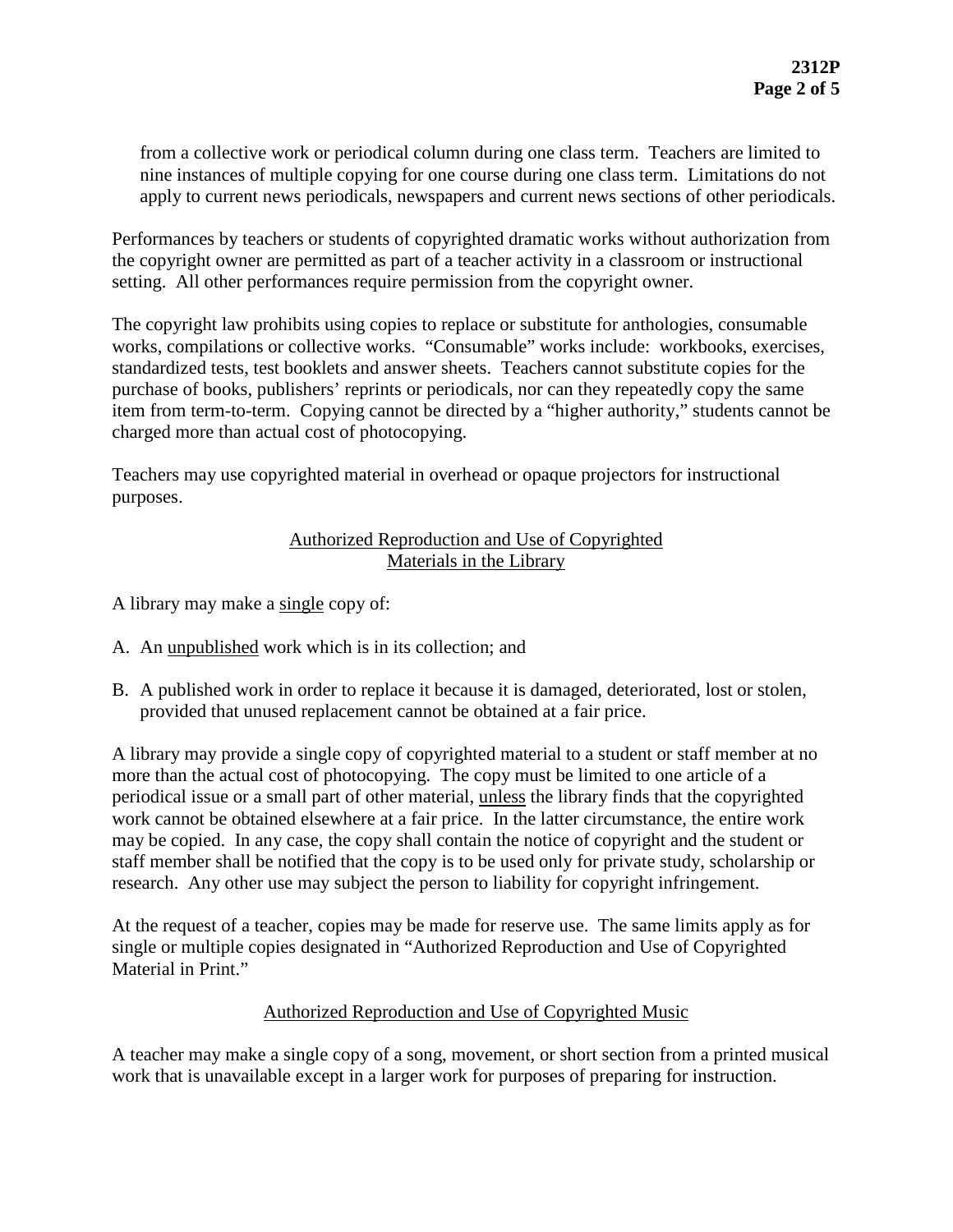A teacher may make multiple copies for classroom use of an excerpt of not more than 10% of a printed musical work if it is to be used for academic purposes other than performance, provided that the excerpt does not comprise a part of the whole musical work which would constitute a performable unit such as a complete section, movement, or song. In an emergency, a teacher may make and use replacement copies of printed music for an imminent musical performance when the purchased copies have been lost, destroyed or are otherwise not available.

A teacher may make and retain a single recording of student performances of copyrighted material when it is made for purposes of evaluation or rehearsal.

A teacher may make and retain a single copy of excerpts from recordings of copyrighted musical works for use as aural exercises or examination questions.

A teacher may edit or simplify purchased copies of music provided that the fundamental character of the music is not distorted. Lyrics shall not be altered or added if none exist.

Performance by teachers or students of copyrighted musical works is permitted without the authorization of the copyright owner as part of a teaching activity in a classroom or instructional setting. The purpose shall be instructional rather than for entertainment.

Performances of nondramatic musical works which are copyrighted are permitted without the authorization of the copyright owner, provided that:

- A. The performance is not for a commercial purpose;
- B. None of the performers, promoters or organizers are compensated; and
- C. Admission fees are used for educational or charitable purposes only.

All other musical performances require permission from the copyright owner.

#### Off-Air Recording of Copyrighted Programs

Television programs, excluding news programs, transmitted by commercial and non-commercial television stations for reception by the general public without charge may be recorded off-air simultaneously with broadcast transmission (including simultaneous cable retransmission) and retained by a school for a period not to exceed the first forty-five (45) consecutive calendar days after date of recording. Upon conclusion of this retention period, all off-air recordings must be erased or destroyed immediately.

Off-air recording may be used once by individual teachers in the course of instructional activities, and repeated once only when reinforcement is necessary within a building, during the first ten (10) consecutive school days, excluding scheduled interruptions, in the forty-five (45) calendar day retention period.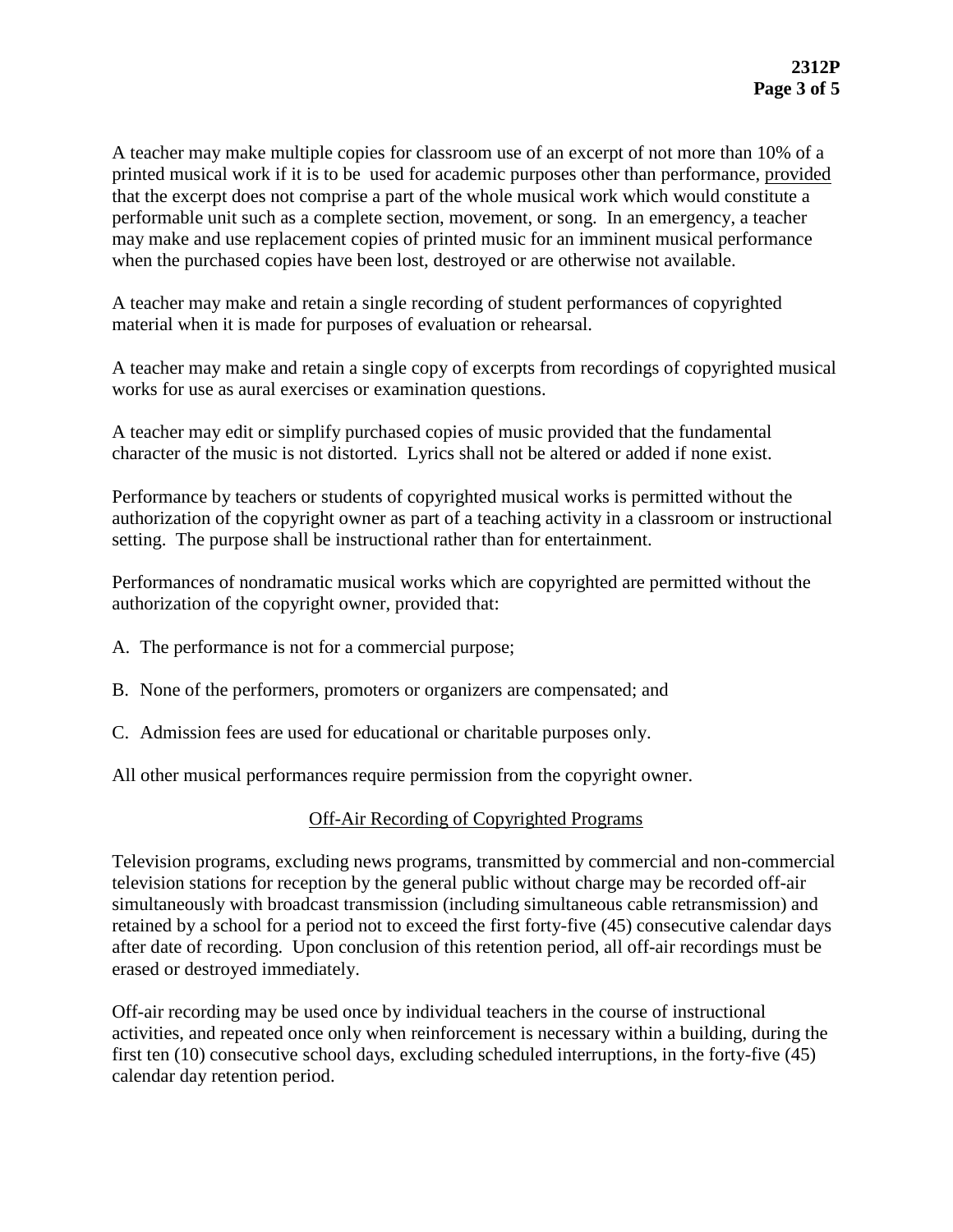Off-air recordings may be made only at the request of and used by individual teachers, and may not be regularly recorded in anticipation of requests. No broadcast program may be recorded off-air more than once at the request of the same teacher, regardless of the number of times the program may be broadcast.

A limited number of copies may be reproduced from each off-air recording to meet the legitimate needs of teachers. Each additional copy shall be subject to all provisions governing the original recording.

After the first ten (10) consecutive school days, off-air recordings may be used up to the end of the forty-five (45) calendar day retention period only for evaluation purposes, i.e., to determine whether or not to include the broadcast program in the teaching curriculum. Permission must be secured from the published before the recording can be used for instructional purposes after the ten (10) day period.

Off-air recordings need not be used in their entirety, but the recorded programs may not be altered from their original content. Off-air recordings may not be physically or electronically combined or merged to constitute teaching anthologies or compilations.

All copies of off-air recordings must include the copyright notice on the broadcast program as recorded.

## Authorized Reproduction and Use of Copyrighted Computer Software

Schools have a valid need for high-quality software at reasonable prices. To assure a fair return to the authors of software programs, the school district shall support the legal and ethical issues involved in copyright laws and any usage agreements that are incorporated into the acquisition of software programs.

To this end, the following guidelines shall be in effect:

- A. All copyright laws and publisher license agreements between the vendor and the district shall be observed.
- B. Staff members shall take reasonable precautions to prevent copying or the use of unauthorized copies on school equipment.
- C. A back-up copy shall be purchased, at least, for use as a replacement when a program is lost or damaged. If the vendor is not able to supply such, the district, in accordance with P.L. 96- 517, Section 7(b), shall make a back-up program and attest that the program will be used for replacement purposes only.
- D. The principal is authorized to sign a software license agreement on behalf of the school. A copy of said agreement shall be retained by the principal.